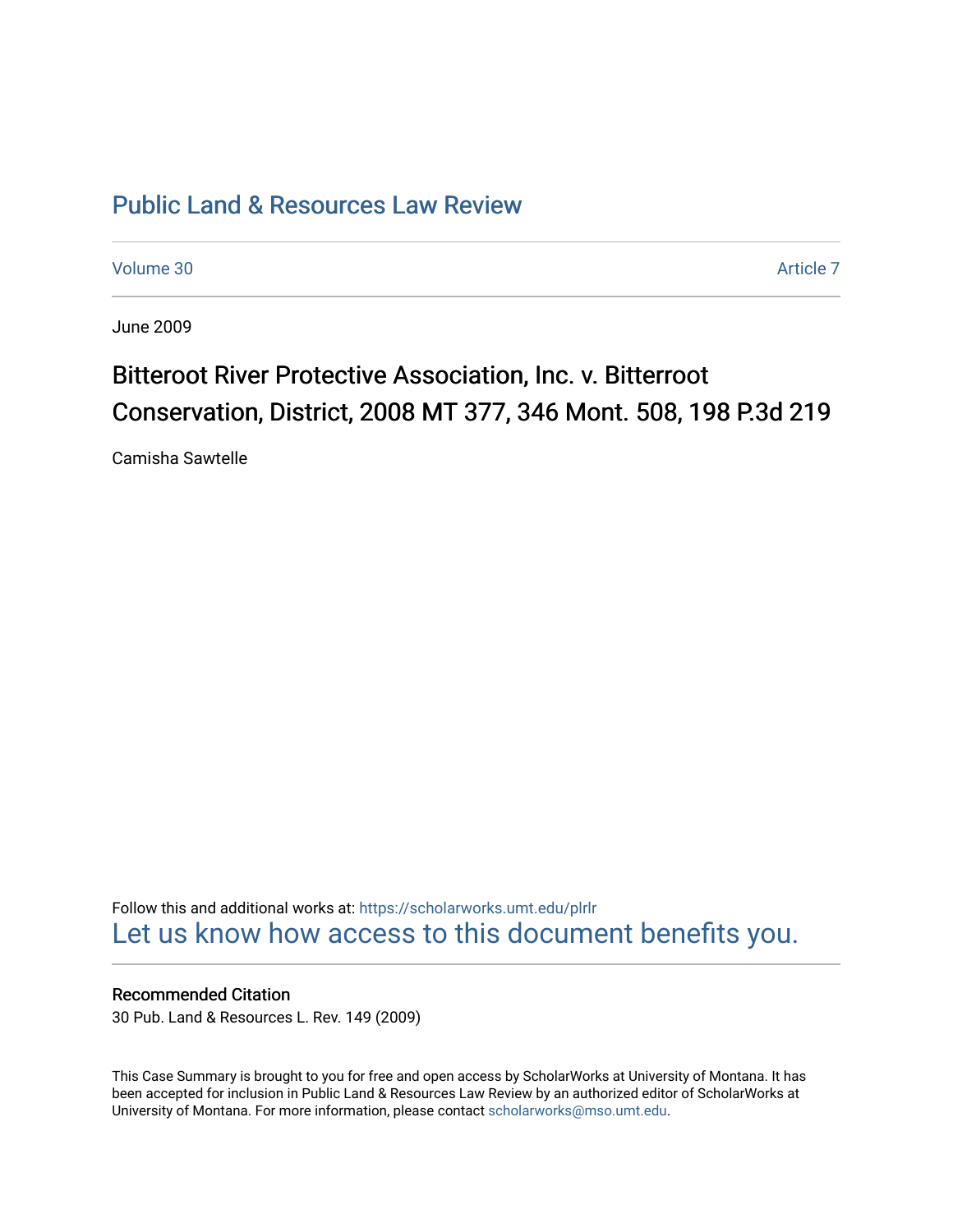### *Bitterroot River Protective Association, Inc. v. Bitterroot Conservation District,* **2008 MT 377,346 Mont. 508, 198 P.3d 219**

#### **Camisha Sawtelle**

#### **INTRODUCTION**

*Bitterroot River Protective Assn., Inc. v. Bitterroot Conserv. Dist. 1* is a victory for stream access advocates in the state of Montana. The Montana Supreme Court divided the decision into two separate issues, 310 law and Montana stream access law and clarified that anglers can continue to fish on the waters of Mitchell Slough.

#### FACTUAL BACKGROUND

Mitchell Slough is located in the Bitterroot Valley between Hamilton, Montana, and Stevensville, Montana.<sup>2</sup> Water from the East Fork of the Bitterroot River flows into the Mitchell Slough, traveling approximately 16 miles before rejoining the Bitterroot River.<sup>3</sup> For the last century, ditch companies and private irrigators have manipulated Mitchell Slough with canals, weirs and a headgate to ensure a steady supply of water for irrigation, stockwater, and fish and wildlife purposes.<sup>4</sup> Similar to most rivers in the West, portions of Mitchell Slough have been rerouted, redirected and controlled by humans to the extent that the Slough does not follow its historic path.<sup>5</sup> Although Mitchell Slough formed naturally, absent human manipulation, the channel would likely have migrated west, abandoning the current channel.<sup>6</sup> Mitchell Slough has never run dry.<sup>7</sup> And Mitchell Slough gains water through irrigation return flow and groundwater influences.<sup>8</sup>

#### PROCEDURAL BACKGROUND

The dispute over Mitchell Slough started in 1999, when the Bitterroot Conservation District (BCD) received an inquiry as to whether Montana law required a 310 permit to do work within the bank and bed of the slough.<sup>9</sup> The Natural Streambed and Land Preservation Act of 1975, com-

**<sup>1.</sup>** 2008 MT 377, 346 Mont. 508, 198 P.3d 219 (hereinafter *Bitterroot River Protective Association 11).* 

<sup>2.</sup> *Id.* at *12.*

<sup>3.</sup> *Id.*

*<sup>4.</sup> Id.*

<sup>5.</sup> *Id.* at  $\P$  15.

<sup>6.</sup> **Id.** *at 64.* 7. **Id. at\$** 17.

<sup>8.</sup> **Id.** at *16.*

<sup>9.</sup> *Id.* at  $\P$  5.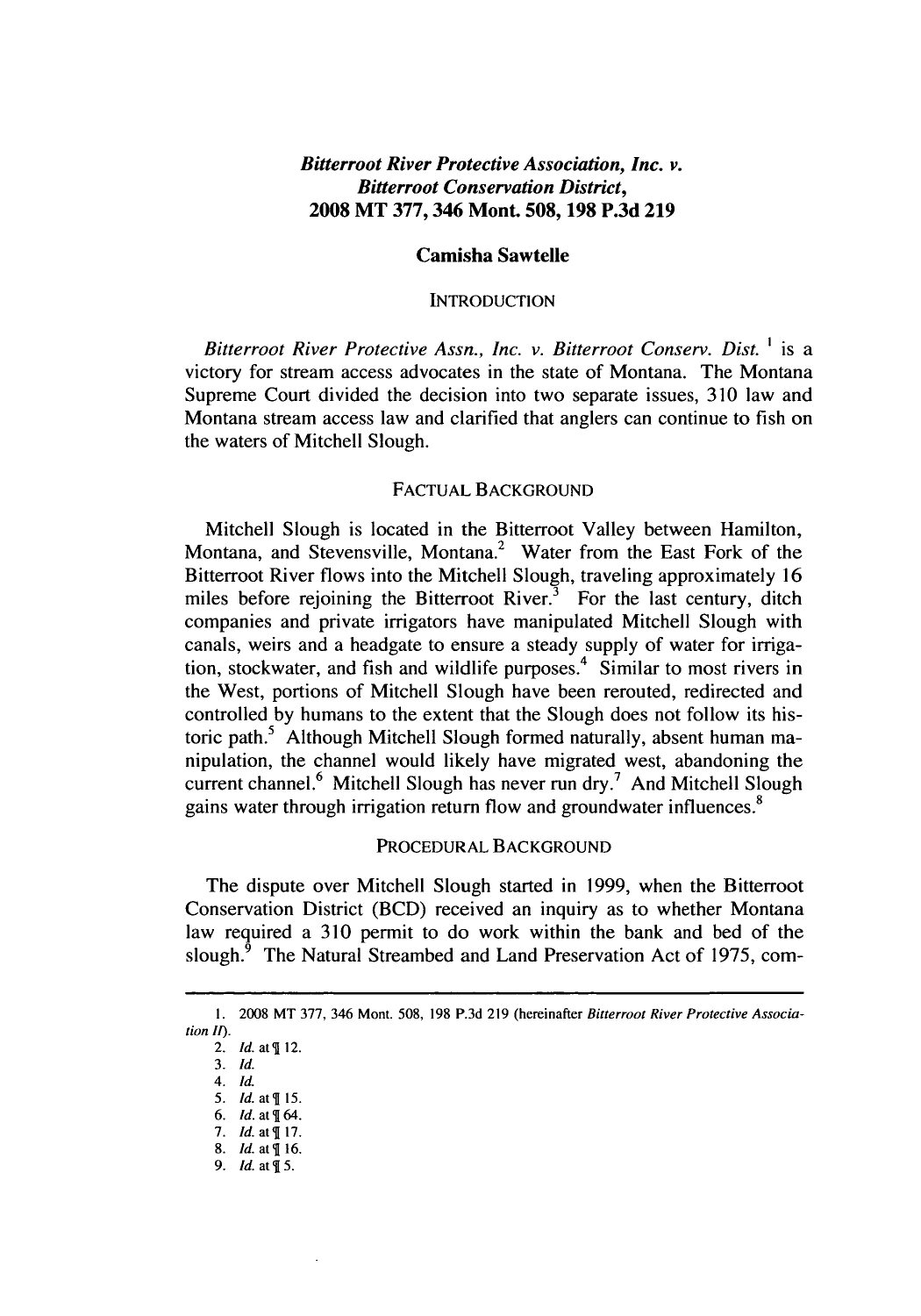monly known as the 310 Law, stems from of the Montana Constitution, which requires prevention of the depletion and degradation of the state's natural resources.<sup>10</sup> To protect and preserve natural rivers and streams in their natural or existing state,<sup> $\frac{11}{10}$ </sup> the 310 Law requires any person planning a physical alteration or modification of a stream to obtain approval from a local conservation district before initiating the proposed project.<sup>12</sup> The Bitterroot Conservation District was asked to determine if work on Mitchell Slough required a 310 permit. Permits had been issued on Mitchell Slough in the past.<sup>13</sup> The answer to this question was contingent on determining if Mitchell Slough was a "natural perennial flowing stream" under the 310 Law.<sup>14</sup> The phrase "natural, perennial-flowing stream," however, is not defined in the 310 Law. The Department of Natural Resources and Conservation (DNRC) regulations define the term as "a stream which, in the absence of diversion, impoundment, appropriation, or extreme drought flows continuously at all seasons of the year and during dry as well as wet years."<sup>15</sup> The BCD unsuccessfully sought intervention from the DNRC, Department of Environmental Quality (DEQ) and Fish Wildlife and Parks (FWP) to determine the status of Mitchell Slough.<sup>16</sup> After receiving no guidance, the BDC initiated its own administrative declaratory ruling process.<sup>17</sup> Its authority to conduct this process was unsuccessfully challenged by the Bitterroot River Protective Association (BRPA) in *Bitterroot River Protective Assn., Inc. v. Bitterroot Conserv. Dist.18* The BCD administrative ruling process ultimately determined Mitchell Slough was not subject to the  $310$  permit requirement.<sup>19</sup> Subsequently, the BRPA sought judicial review of the BDC decision in District Court.<sup>20</sup>

#### DISTRICT COURT'S DECISION

The BRPA challenged the process employed by the BCD as well as the administrative decision.<sup>21</sup> Additionally, the BRPA claimed the waters of Mitchell Slough were open to recreational access under the Montana Stream Access Law.<sup>22</sup> Many parties were involved with the suit in different capacities, including landowners along the slough, Ravalli County, FWP,

22. *Id.* at  $\P$  8.

<sup>10.</sup> Mont. Const. art. IX, § I.

<sup>11.</sup> Mont. Code Ann. § 75-7-102(2) (2007).

<sup>12.</sup> Bitterroot River Protective Association II,  $\P$  28.

<sup>13.</sup> *Id.* at  $\P$  17.

<sup>14.</sup> *Id.*

**<sup>15.</sup>** Admin. R. Mont. § 36.2.402(7) (2008).

<sup>16.</sup> Bitterroot River Protective Association II, ¶ 17.

<sup>17.</sup> Id.

<sup>18.</sup> Id. at  $\frac{m}{2}$  6; Bitterroot River Protective Assn., Inc. v. Bitterroot Conserv. Dist., 2002 MT 66, 309 Mont. 207, 45 P.3d 24.

<sup>19.</sup> Bitterroot River Protective Association II,  $\P$  6.

<sup>20.</sup> **Id.** at 7.

<sup>21.</sup> Id.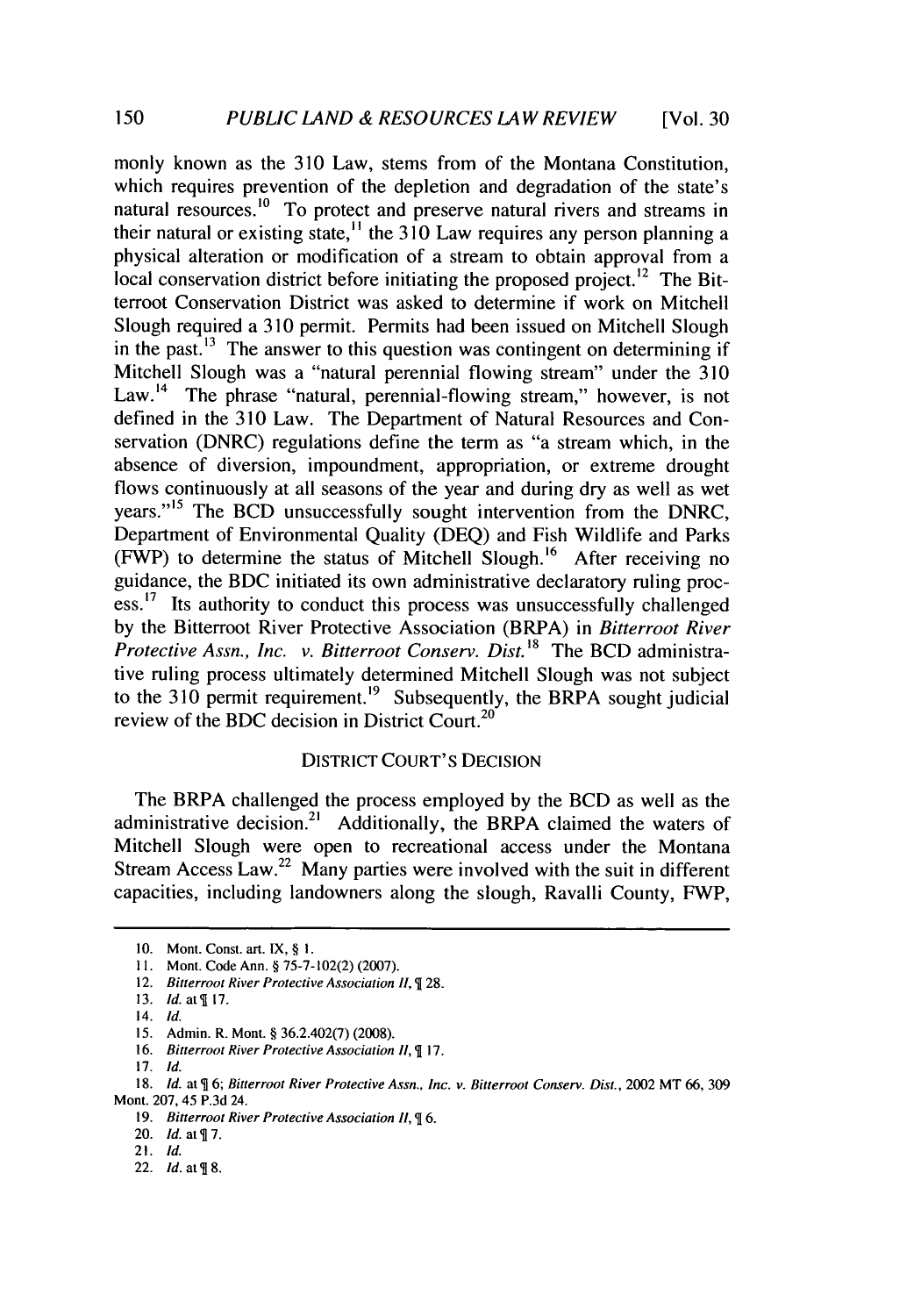conservation groups, sportsmen groups, stockgrowers and irrigation com-**<sup>23</sup>** panies.

The District Court affirmed the BDC's 310 Law determination and the process used. In a separate proceeding the court considered the status of Mitchell Slough as a "natural water body" under the Stream Access Law. Lacking a definition in the Act, the District Court applied a Webster's Dictionary definition of "natural" as "arising from; in accordance with what is found in nature; not artificial or manufactured."<sup>24</sup> The District Court held that Mitchell Slough, though once natural, had been changed into an irrigation ditch or canal through physical manipulations by landowners over the years. 25 Thus, the court concluded Mitchell Slough was not subject to public recreational use under the Stream Access Law.<sup>26</sup> BRPA appealed the

#### MONTANA SUPREME COURT DECISION

The Montana Supreme Court addressed the 310 issue and the Stream Access Law issues separately. Looking first at the 310 issue, the Court considered the BRPA argument alleging that though adequate notice was given, the "method of affording" public participation was fundamentally unfair.<sup>27</sup> The Court rejected this argument and concluded that BCD had provided a "reasonable opportunity for citizen participation" as required by Article II, Section 8 of the Montana Constitution, and affirmed the District Court in upholding the process of  $310$  determination.<sup>28</sup>

The court next considered the determination by the BCD that Mitchell Slough is not a "natural perennial flowing stream," subject to 310 permitting. The District Court stated "natural" was something that was "not artificial" and required absence of any "man-made manipulation."<sup>29</sup> The Supreme Court considered comprehensive and compelling scientific and technical evidence regarding the nature and status of Mitchell Slough and noted that experts can convincingly argue for or against the proposition that the Slough as "natural."<sup>30</sup> In addition, the court noted the reality that "virtually all of Montana's waters have been altered or manipulated by man. $131$  Finally, the court looked at the 310 Law's originally stated purpose to protect streams in their "natural or existing" state in order to implement the Constitutional directive to prevent the "depletion and degradation of natural re-

- 28. *Id.* at  $\overline{q}$  26.
- 29. *Id.* at  $\overline{q}$  30.
- 30. *Id.* at ¶ 33. 31. **Id.** at 35.

<sup>23.</sup> *Id.* at  $\P$ 9.

<sup>24.</sup> *Id.* at  $\sqrt{166}$ .

<sup>25.</sup> *Id.* at  $\P$  64.

<sup>26.</sup> *Id.* at  $\P$  8.

<sup>27.</sup> *Id.* **at\$** 21.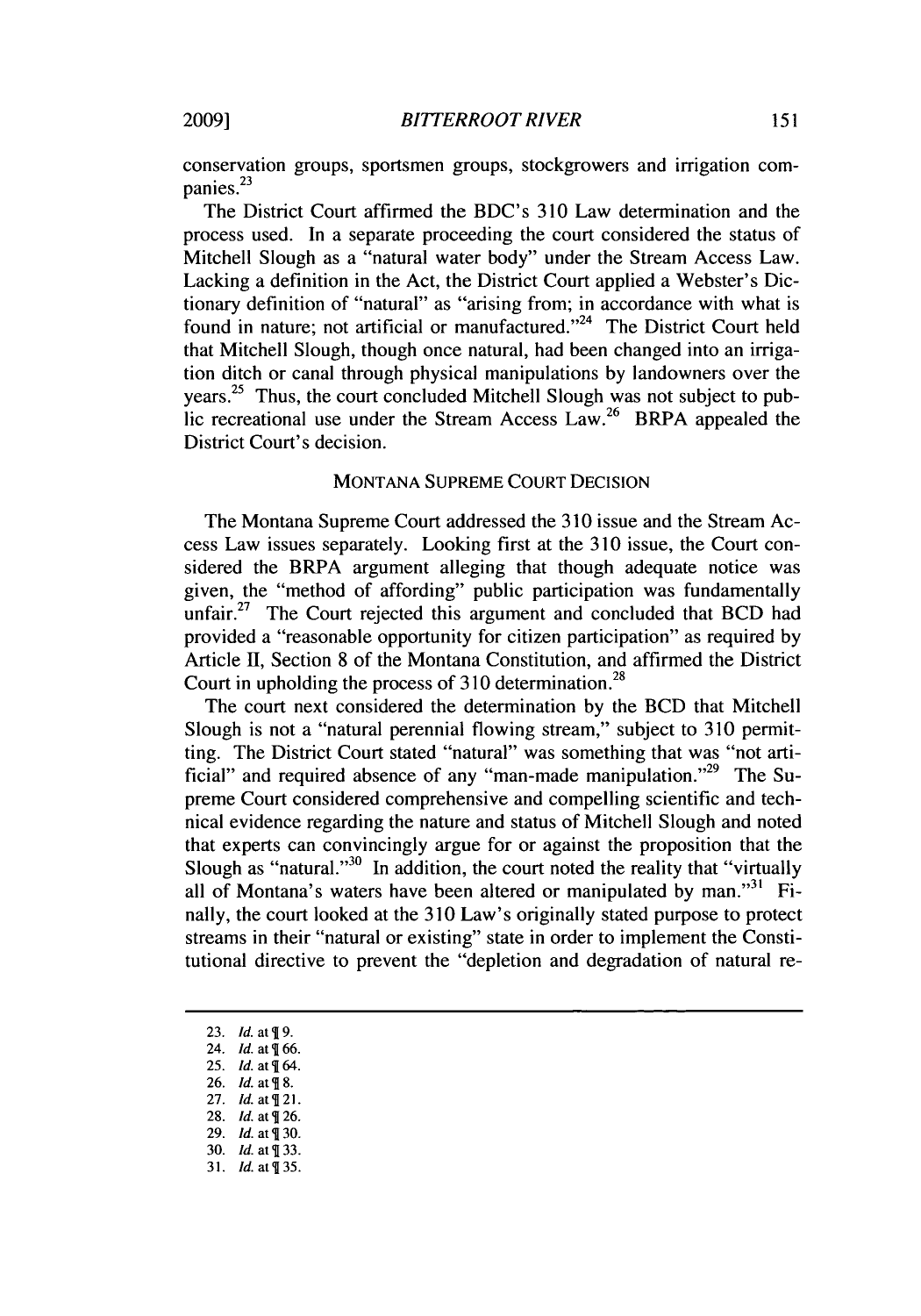sources."<sup>32</sup> The language "existing state" along with the purpose of preventing further degradation together led the Supreme Court to find Mitchell Slough qualified as a natural perennial stream under the 310 Law, thus requiring a 310 permit to alter the stream bed. The District Court decision was reversed.

Next, the court considered the District Court's conclusion that Mitchell Slough was not subject to public recreational use under the Stream Access Law. This decision was also contingent upon the definition of "natural" stream. The Stream Access Law uses a different definition for designating a body of water than the  $310$  Law.<sup>33</sup> The Stream Access Law comes from Article IX, Section 3(3) of the Montana Constitution, which states:

> *All* surface waters, underground, flood, and atmospheric waters within the boundaries of the state are the property of the state for the use of its people and are subject to appropriation for beneficial uses as provided by law.*<sup>3</sup> <sup>4</sup>*

The Court interpreted this provision to mean that all surface waters of the State, that are capable of recreational use, may be used by the public, regardless of streambed or bank ownership.<sup>35</sup> The Court clarified the extent of this provision and previous court decisions interpreting the provision with the Stream Access Law in 1985.<sup>36</sup> This law codified the public's right to use the navigable waters of the state.<sup>37</sup> The Stream Access Law has been modified to balance constitutionally protected property rights with the right to beneficial use of the waters of the state.<sup>38</sup> This tension between the constitutional right to privacy and Montanans' right to access was a critical element of the landowner's argument against access in this case.<sup>39</sup> However, the Court noted its task was primarily one of statutory interpretation, and the application of the specific elements of the Stream Access Law to the specific facts present.<sup>40</sup> Specifically, the court needed to determine if the District Court erred in determining Mitchell Slough was not a natural body of water and thus not subject to public recreational access.<sup>41</sup>

The Court considered three elements of the Stream Access Law to determine if Mitchell Slough is subject to recreational use.<sup>42</sup> These elements, as applied to Mitchell Slough, were: 1) is the slough a natural water body;

<sup>32.</sup> *Id.* at  $\P$  40.

<sup>33.</sup> *Id.* at \\$149.

<sup>34.</sup> Mont. Const. art. IX, § 3(3).

<sup>35.</sup> Mont. *Coalition for Stream Access, Inc. v. Curran,* 210 Mont. 38, **53,** 682 P.2d 163, 171 (1984).

<sup>36.</sup> Mont. Code Ann. § 23-2-302 (2007).

<sup>37.</sup> *Bitterroot River Protective Association II, 51.*

<sup>38.</sup> *Id.*

**<sup>39.</sup>** Mont. Const. art. **I1,** § **3,** and art. IX, § 7.

<sup>40.</sup> *Bitterroot River Protective Association II,* 52.

<sup>41.</sup> *Id.* at  $\P$  63.

<sup>42.</sup> *Id.* **at\$** 67.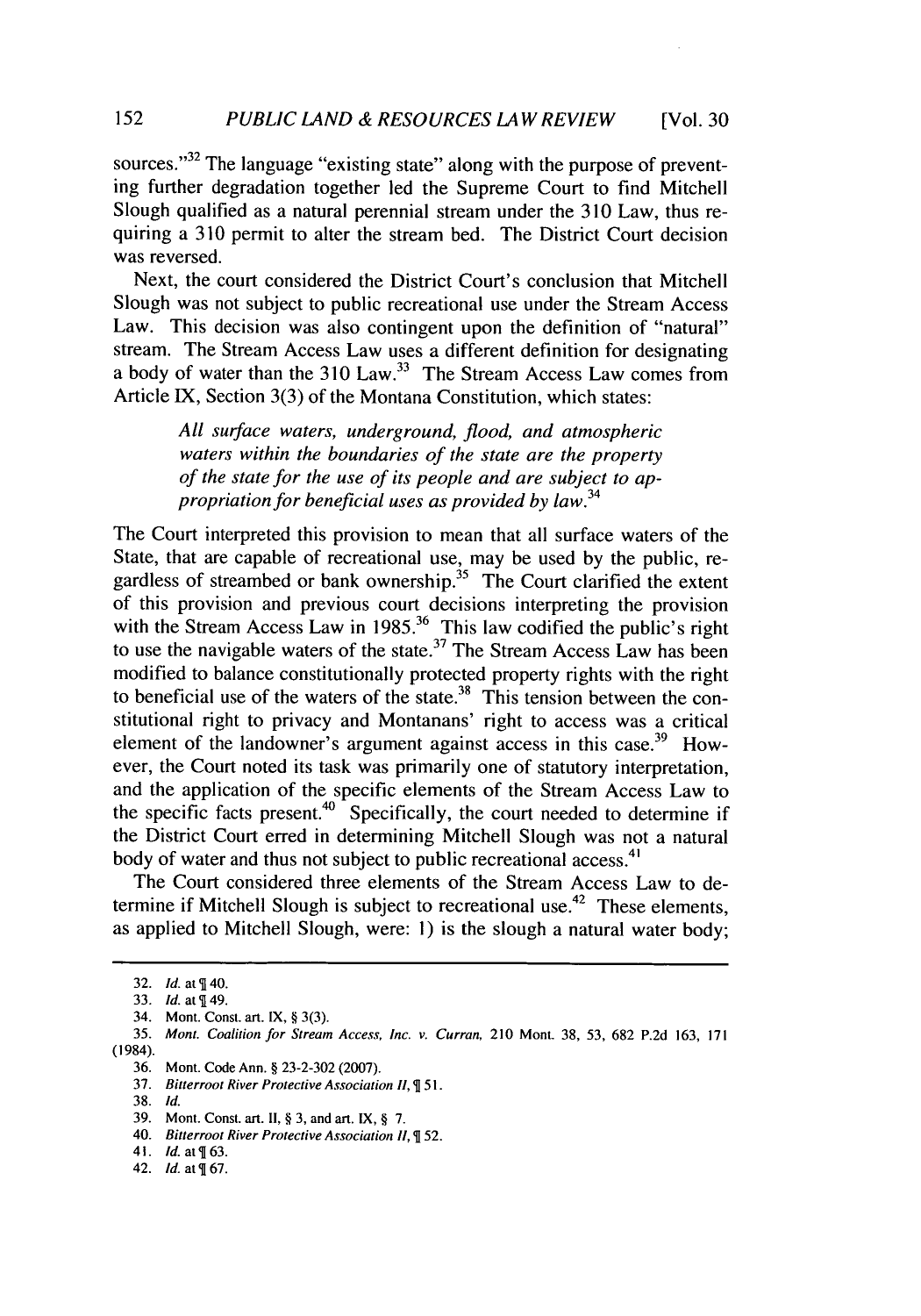2) is it capable of recreational use; and 3) is it diverted away from a natural water body through a manmade conveyance system—one of the Stream Access Law's exceptions. <sup>43</sup>

The Court easily dealt with the recreational use requirement, as there has been a long history of recreational use of Mitchell Slough. In fact, fishing groups' interest in the case came from the desire to have continued access to this quality fishing area.<sup>44</sup> The issue of naturalness was much more difficult to determine. Many of the same experts from the 3 **10** issue were relied on to determine whether the Slough was natural. Again, the Court considered the purpose of the law. The Court also acknowledged the fact that virtually all streams have been impacted by humans in some form or another and thus under a technical or scientific definition of natural, recreational access under the Stream Access Law could be drastically limited.<sup>45</sup> The Court emphasized that determining naturalness is a fact dependent process and thus looked at the available historical record of Mitchell Slough in making their decision.<sup>46</sup> Looking at the totality of the circumstances, the Court determined that Mitchell Slough was a natural channel.<sup>47</sup> The Court rejected the landowner's argument that the slough met the exception of a "manmade water conveyance system."<sup>48</sup> Although Mitchell Slough has clearly been improved by people over years, the record shows that the channel existed in a natural state before human manipulation occurred.<sup>49</sup> The Court also noted that Mitchell Slough flows year-round. If it were simply an irrigation ditch, there would likely be little or no water flow outside of irrigation season.<sup>50</sup> Thus the Court concluded that Mitchell Slough is subject to stream access and public recreation under the Montana Stream Access Law.<sup>51</sup>

#### ANALYSIS

*Bitterroot River Protective Assn., Inc. v. Bitterroot Conserv. Dist.* was a huge victory for stream access advocates in Montana. The right to recreational access is an important right to many Montanans and it is uniquely protected by statute to ensure, "all surface waters that are capable of recreational use may be so used by the public without regard to the ownership of the land underlying the waters." $52^{\circ}$  The language of the statute conflicts with

<sup>43.</sup> **Id.**

<sup>44.</sup> **Id.**

<sup>45.</sup> **Id.** at 72.

<sup>46.</sup> **Id.** at **9H** 74-76.

<sup>47.</sup> *Id.* at  $\P$  77.

<sup>48.</sup> Mont. Code. Ann. § 23-2-301(6).

<sup>49.</sup> *Bitterroot River Protective Association* II, 79.

<sup>50.</sup> *Id.* at  $\P$  82.

<sup>51.</sup> *Id.* at  $\P$  85.

<sup>52.</sup> Mont. Code Ann. § 23-3-302.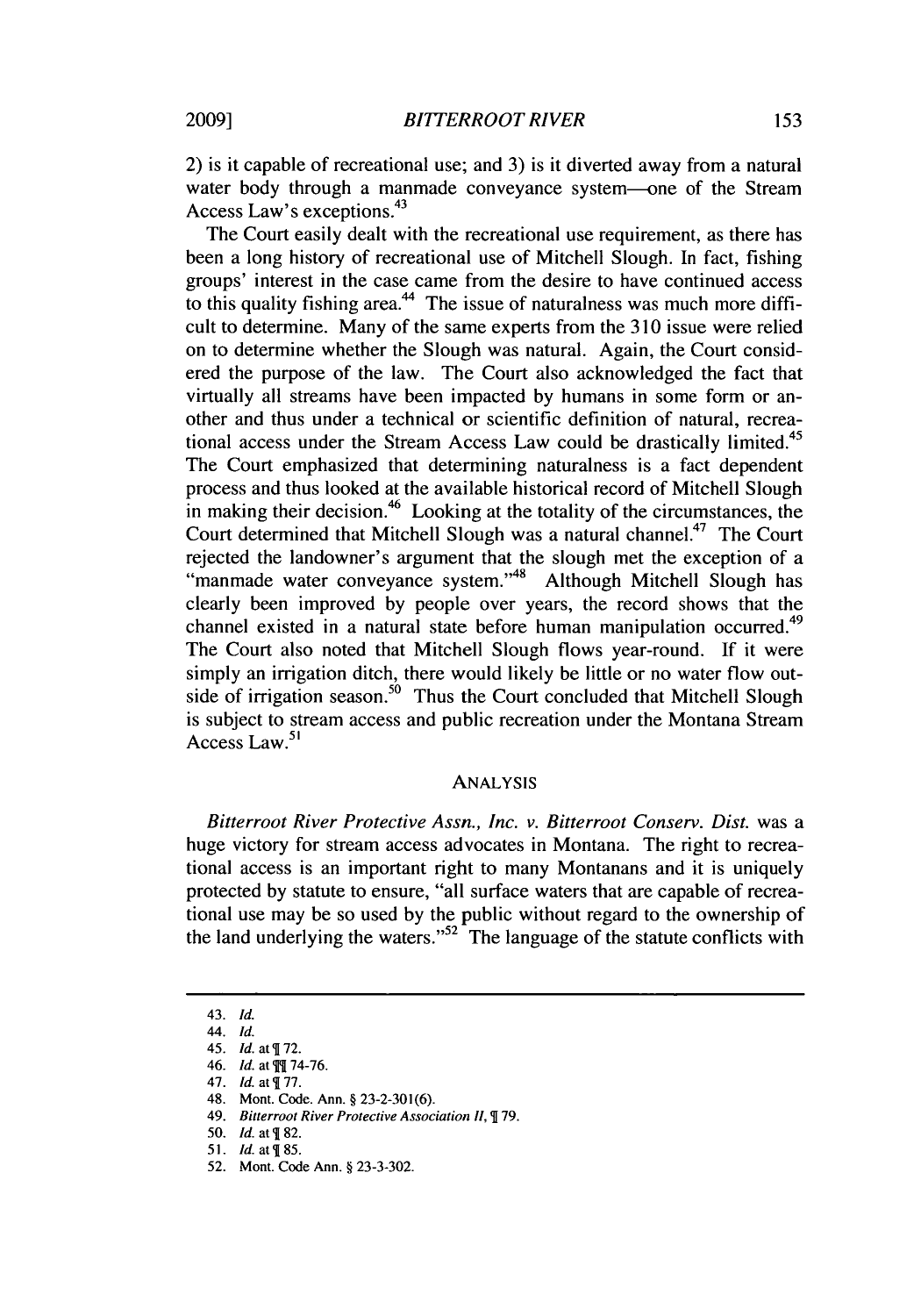property rights which are equally important to Montanans and are likewise protected in the Montana constitution:

> All persons are born free and have certain inalienable rights. They include the right to a clean and healthful environment and the rights of pursuing life's basic necessities, enjoying and defending their lives and liberties, acquiring, possessing and protecting property, and seeking their safety, health and happiness in all lawful ways. In enjoying these rights, all persons recognize corresponding responsibilities.<sup>53</sup>

Landowners along Mitchell Slough argued recreational use and stream access by the public at large infringed upon their constitutionally ensured property rights. Mitchell Slough landowners also utilized Article IX Section 7 of the Montana Constitution which ensures the opportunity to harvest wild fish and wild game animals but specifically "does not create a right to trespass on private property."<sup>54</sup> The Montana Supreme Court acknowledged the tension around this issue and each party's emphasis on the respective sections of the law.<sup>55</sup> Yet the Court avoided the impossible pronouncement of which rights trump and instead focused on interpretations of the statutes based on the specific facts given. The majority of the opinion addresses the status and history of use of the stream. The analysis suggests that, although *Bitterroot River Protective Assn., Inc. v. Bitterroot Conserv. Dist.* is helpful to future river access cases, each will need to be determined on a case by case, fact by fact, basis. The Court appropriately avoids the larger issue of which set of rights, property or river access, are more important. This is a value judgment and is not the appropriate role of the courts. The Court instead applies the available tools, the historical record and technical experts, to determine that in this case, Mitchell Slough is natural and thus both the Stream Access Law and 310 Laws apply.

#### **CONCLUSION**

Overall, the decision in *Bitterroot River Protective Assn., Inc. v. Bitterroot Conserv. Dist.* is a victory for stream access advocates in Montana. As a result of this decision, fisherfolk can continue to enjoy the quality fishing on Mitchell Slough. Montana's Stream Access Law and 310 Law were utilized to define this particular body of water as natural, thus ensuring that this surface water can continue to be used for recreational purposes. Further, Montana's hunting and fishing heritage will remain protected. However, *Bitterroot River Protective Assn., Inc. v. Bitterroot Conserv. Dist.* is

**<sup>53.</sup>** Mont. Const. art. **IX,** § **3.**

<sup>54.</sup> Mont. Const. art. IX, § **7.**

**<sup>55.</sup>** Bitterroot River Protective Association **H1, 50.**